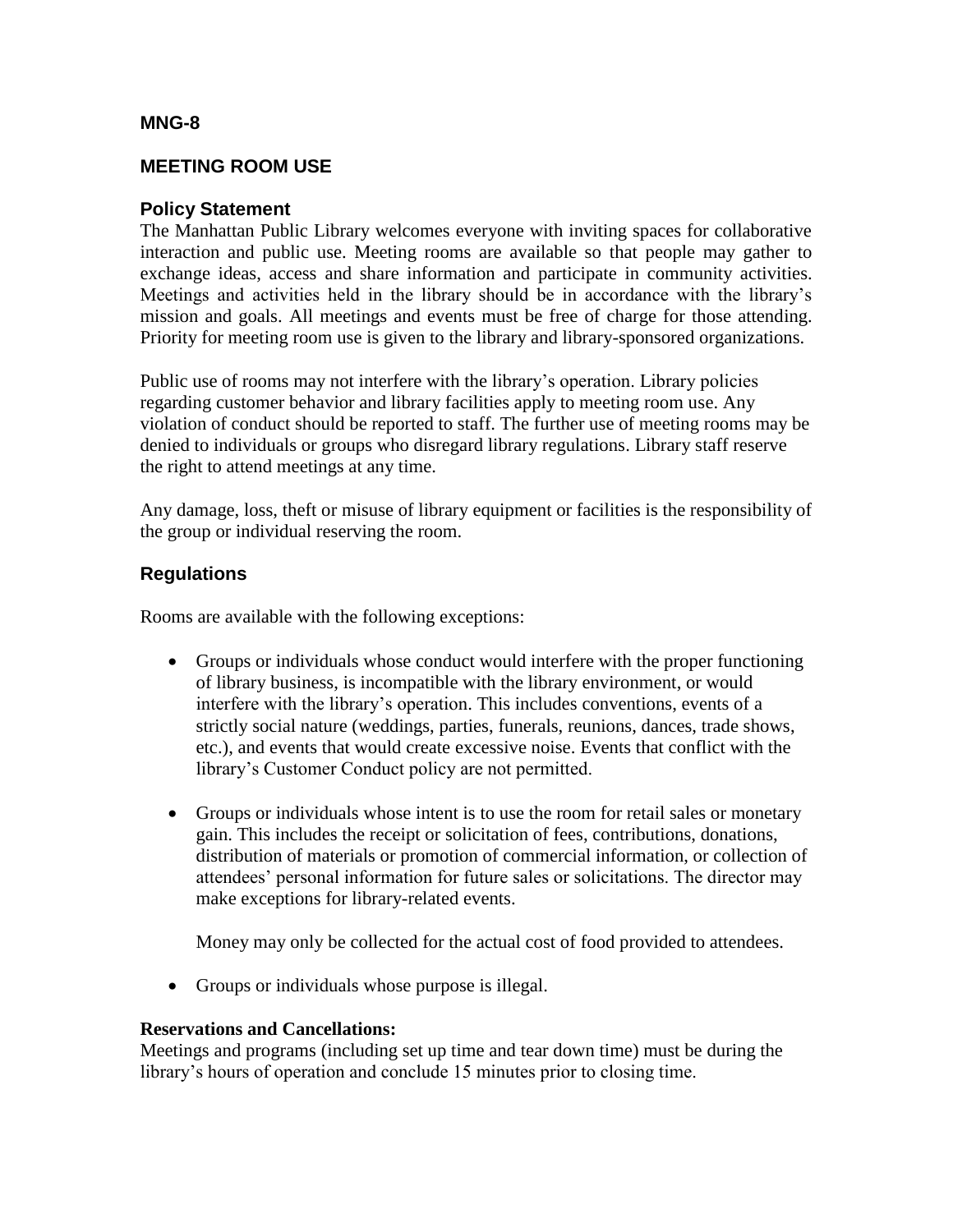Requests are confirmed on a first-come, first-served basis. Patrons are permitted three active room reservations at any time. Reservations may be made up to 6 months in advance.

If a meeting, program, or class is canceled, the group's contact person or coordinator should notify library staff in advance in person or by phone so that the room can be made available to others. Reservations will be held for 30 minutes; if the library has not been notified to retain the reservation, the room may be released to another customer. Failure to notify the library of a cancellation may result in the denial of future meeting room privileges.

Customers agree to provide the library with a name and phone number of the meeting organizer for public contact to answer questions about meeting content.

Library staff must confirm or deny all reservations. Approval or rejection of requests for meeting rooms will be determined using this policy. When questions arise as to eligibility for requesting use of meeting rooms, library staff may seek more information from the group or individual.

Programs or gatherings which present a danger to the welfare of the participants, attendees, library staff, patrons, and/or the community are prohibited. Programs not in keeping with the library's goals and objectives, that impede library staff or endanger the library building or collection or otherwise interfere with the proper functions of the library by causing excessive noise, safety hazards, security risk, etc. are prohibited.

The library reserves the right to cancel any reservation. This may be for reasons such as: failure to follow library policy to preserve a safe environment, any emergency that may arise, or for other reasons determined by library staff.

The library Board of Trustees will review the meeting room policy periodically and may amend policies and procedures at any time. Any appeals for changes or exceptions to any portion of the meeting room policy will be considered. An individual or organization wishing to file an appeal shall submit a written appeal to the director. The appeal will be reviewed by the Board of Trustees within 30 days or the next regularly scheduled board meeting for a final decision.

When the library closes because of a facility or weather related emergency, all efforts will be made to notify the contact person of groups scheduled to use a meeting room. During adverse weather conditions when contact has not been made by library staff, individuals or groups should call the library, listen to KMAN at 1350AM, or check [KMAN's web site](http://www.1350kman.com/favicon.ico) for closing information.

#### **Responsibilities and Rules for Use:**

Groups and individuals are responsible for leaving meeting rooms in good order after use. This includes: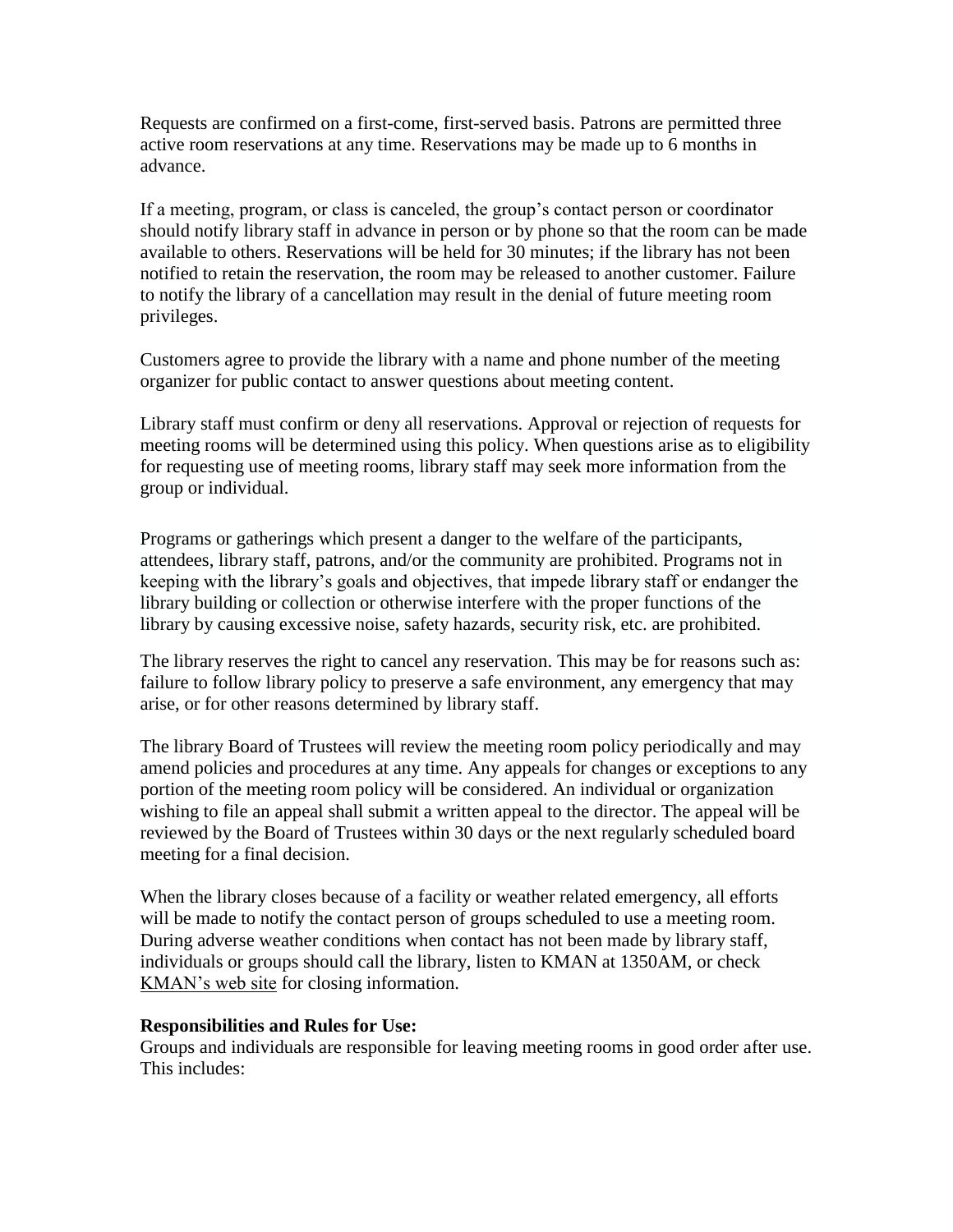- returning all tables and chairs to the original setup;
- placing all trash in receptacles provided by the library;
- reporting any spills immediately to staff in the Administrative office or any customer service desk;
- removal of all personal effects.

Meeting times and organizations are posted within the library outside of each meeting room.

Set up and special arrangements of chairs and tables are the responsibility of the customer. No signs, tables or set up are allowed outside the meeting room.

All publicity concerning meetings should make clear that the library is not the sponsor, and advertisements must include the statement, **"not a program of the Manhattan Public Library.**" Neither the name nor address of the Manhattan Public Library may be used as an organization's official address with the exception of library-affiliated organizations or with the approval of the library director.

Decorations or displays must be freestanding, pinned to available cork strips in the room or limited to tabletops. No tape (except blue painters tape), tacks or glue may be used on walls.

Special cleaning required or damage caused to library property or equipment will be charged to the group or person reserving the room and/or result in denial of future room requests.

### **Safety and Security:**

- Egress routes may not be obstructed in any way and exit signs must remain clearly visible.
- Storage is not available. The library is not responsible for items lost or stolen.
- Groups must adhere to the maximum capacity set by law and posted in each meeting room.
- No flame-producing or hazardous devices may be used in the library.

### **Parking:**

Groups with more than 25 attendees should use public parking facilities on nearby streets and lots. We ask that larger groups use the public parking lot at  $6<sup>th</sup>$  and Houston Streets so that patrons using the library for a short period of time have access to the parking lot adjacent to the building.

# **Liability**

Manhattan Public Library is not liable for injuries to individuals or for damages to (or the loss of) personal property of individuals or groups using a meeting room. **The library is not responsible for the content of programs presented by outside groups.**